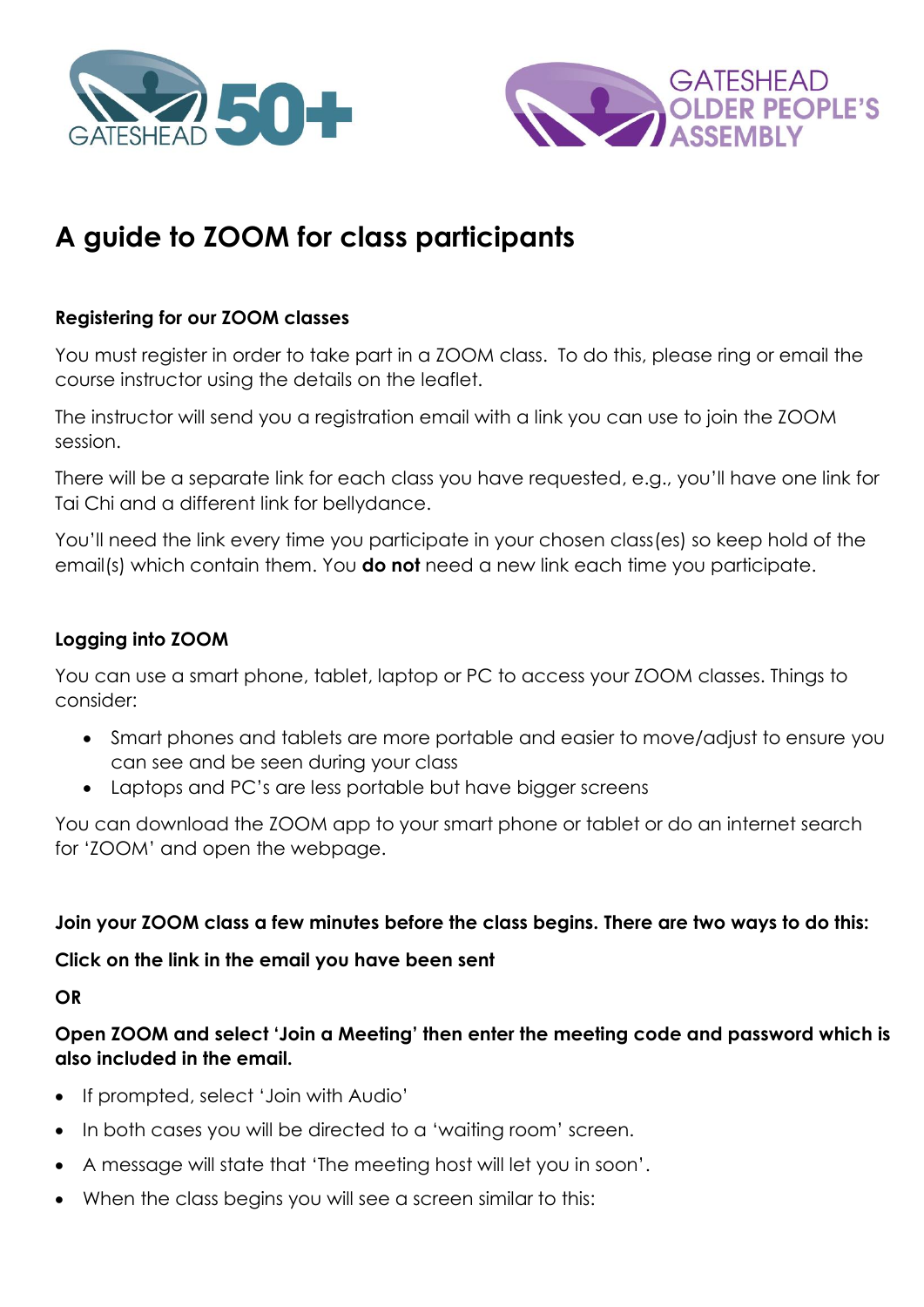

You should be able to see the instructor on the main screen and yourself and all other participants in smaller screens.

The smaller screens will probably 'scroll' so that only a few are visible at once.

GOPA staff will make sure that the instructor is the biggest 'window'.

If everything is set up correctly you should be able to:

- See the instructor
- See yourself in one of the smaller boxes
- Hear the instructor and other participants
- Be heard by everyone else

## **Making sure you can hear the instructor and they can hear you**

In the bottom left corner of your screen there will be an icon like this:



If you have 'unmuted' yourself and you still cannot hear or be heard, it may be because your microphone and/or speaker is turned down on your device.

Make sure the volume on your device is turned up using the buttons or keys you would use to turn up the volume normally. This will turn up your speaker.

You can also adjust the volume like this…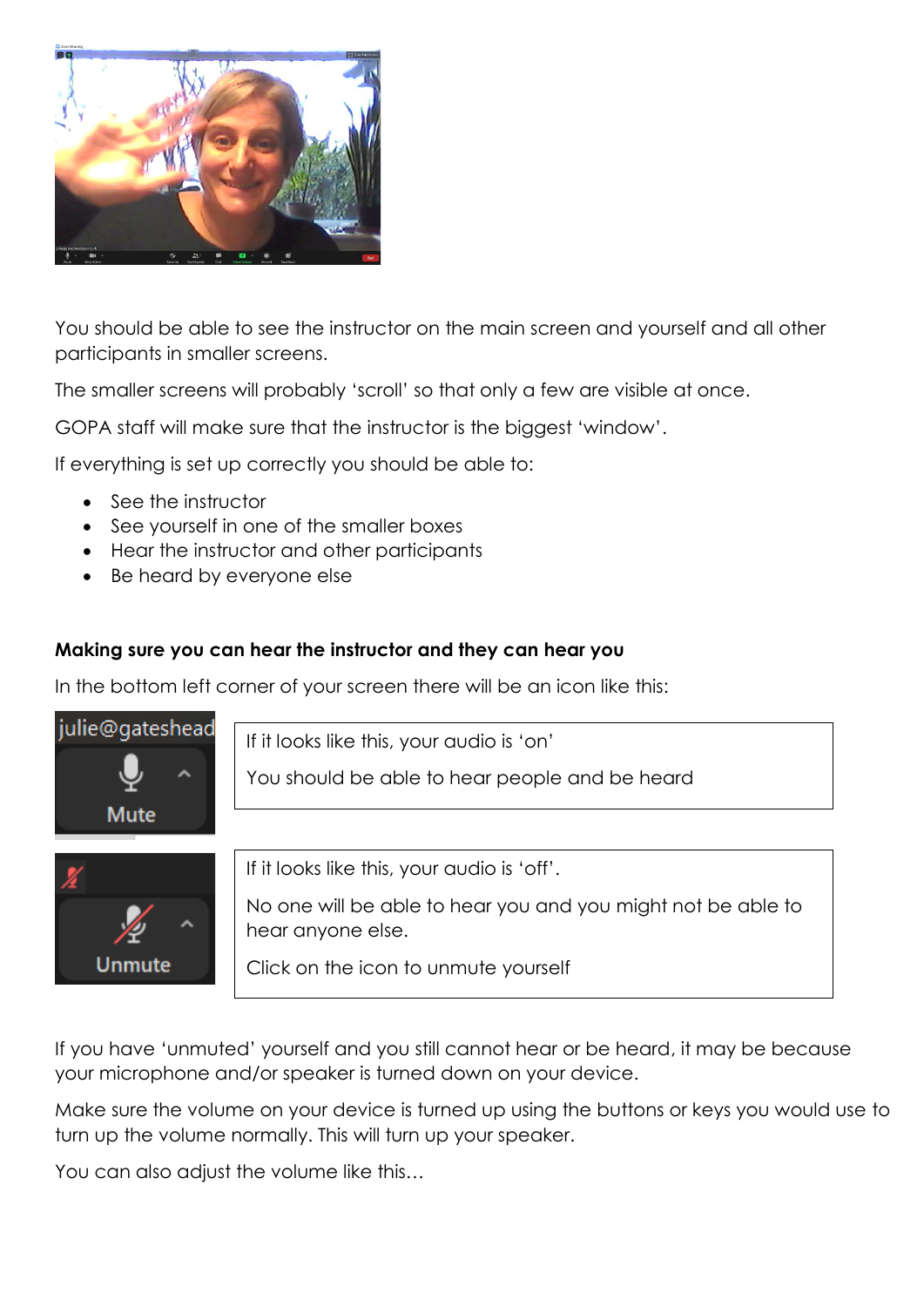

Click on the ^ arrow on the microphone icon. This will open a list

Select Audio Settings

| Speaker    | <b>Test Speaker</b> | Same as System<br>$\checkmark$                |
|------------|---------------------|-----------------------------------------------|
|            | Output Level:       |                                               |
|            | Volume:             | (1)                                           |
| Microphone | <b>Test Mic</b>     | Microphone (Realtek High Definiti<br>$\omega$ |
|            | Input Level:        |                                               |
|            | Volume:             |                                               |
|            |                     | Automatically adjust volume                   |

Selecting Audio Settings will take you to this screen.

Make sure your microphone and Speaker volumes are turned up. To do this:

Drag the blue circles all the way to the right hand side of the lines.

- Turning up the speaker adjusts how well you can hear other people
- Turning up the microphone adjusts how well other people can hear you

For exercise classes, once the class begins, all participants will be automatically muted by GOPA staff so only the instructor can be heard to avoid any background noise.

## **Making sure you can see the instructor and they can see you**

For the exercise classes, your camera MUST be turned on so the instructor can see you throughout the session.

Make sure your device is positioned so that you can see yourself clearly in your 'window'. This is the view that the instructor has of you and they need to be able to see you are ok throughout the class. This is also the view everyone else has of you.

You may be asked by the instructor to adjust the position of your device, especially if moving from standing to floor based exercise for example.



If you can see yourself on the screen, your camera is on ©

This means the instructor can see you.

Remember, you will be in one of the smaller screens rather than the full screen.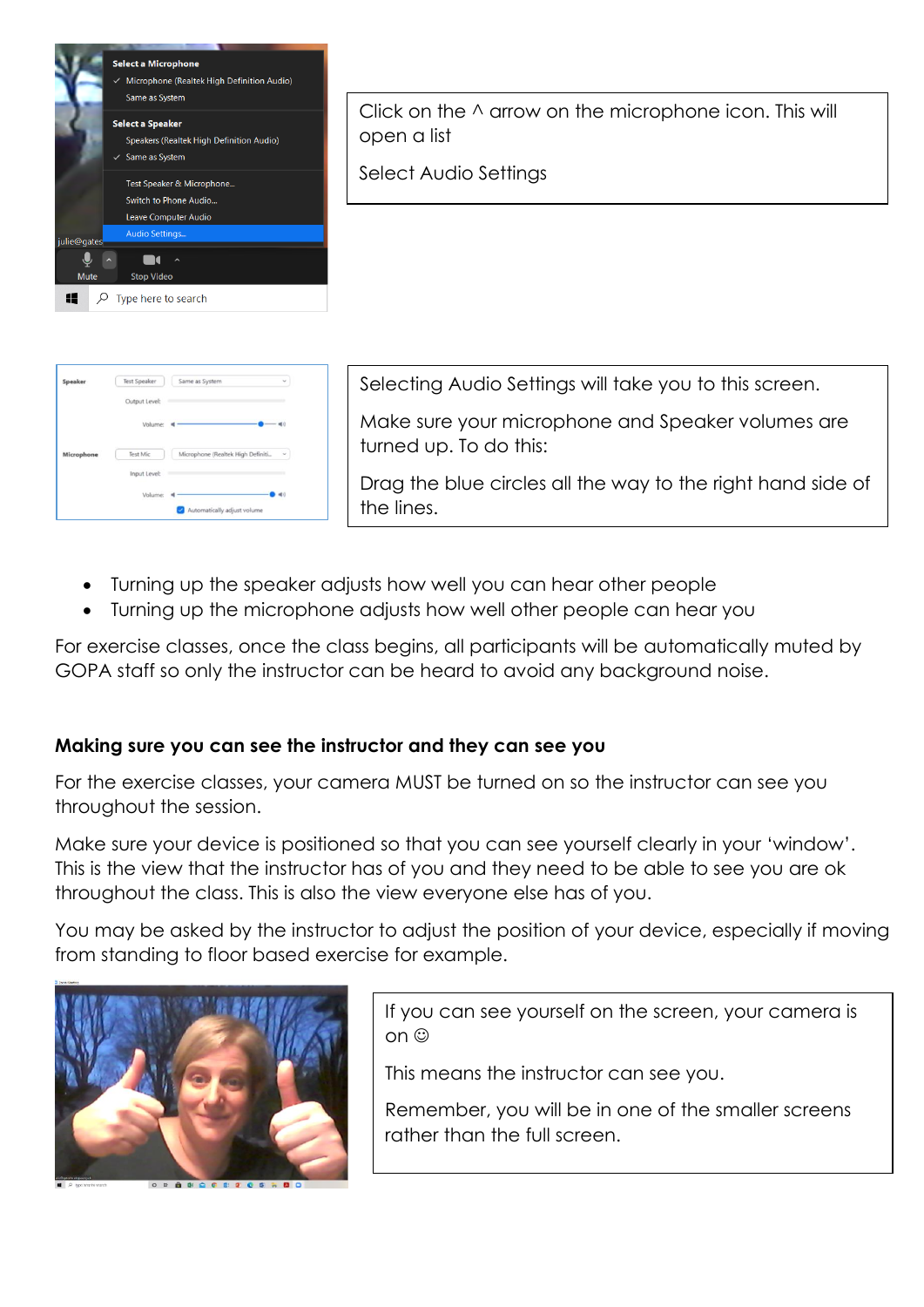

If your video icon has a red line through it, click on it to **'Start Video'**. This will turn on your camera and a message should appear in the top left of your screen saying 'Camera On'.

The icon will no longer have a red line through it and you should now be able to see yourself in your little box.

## **Chat function**

ZOOM has a 'Chat' function which allows participants to send messages to each other.



The Chat function is the speech bubble icon at the bottom of your screen in the middle



When you click on the icon a message box will appear at the bottom right of your screen.

Type your message in the box and select if you want it to go to 'Everyone' or a specific person using the drop down box.

The chat function is useful if you are having problems with your audio and either can't hear or can't be heard as the instructor or GOPA staff can message you to help you out.